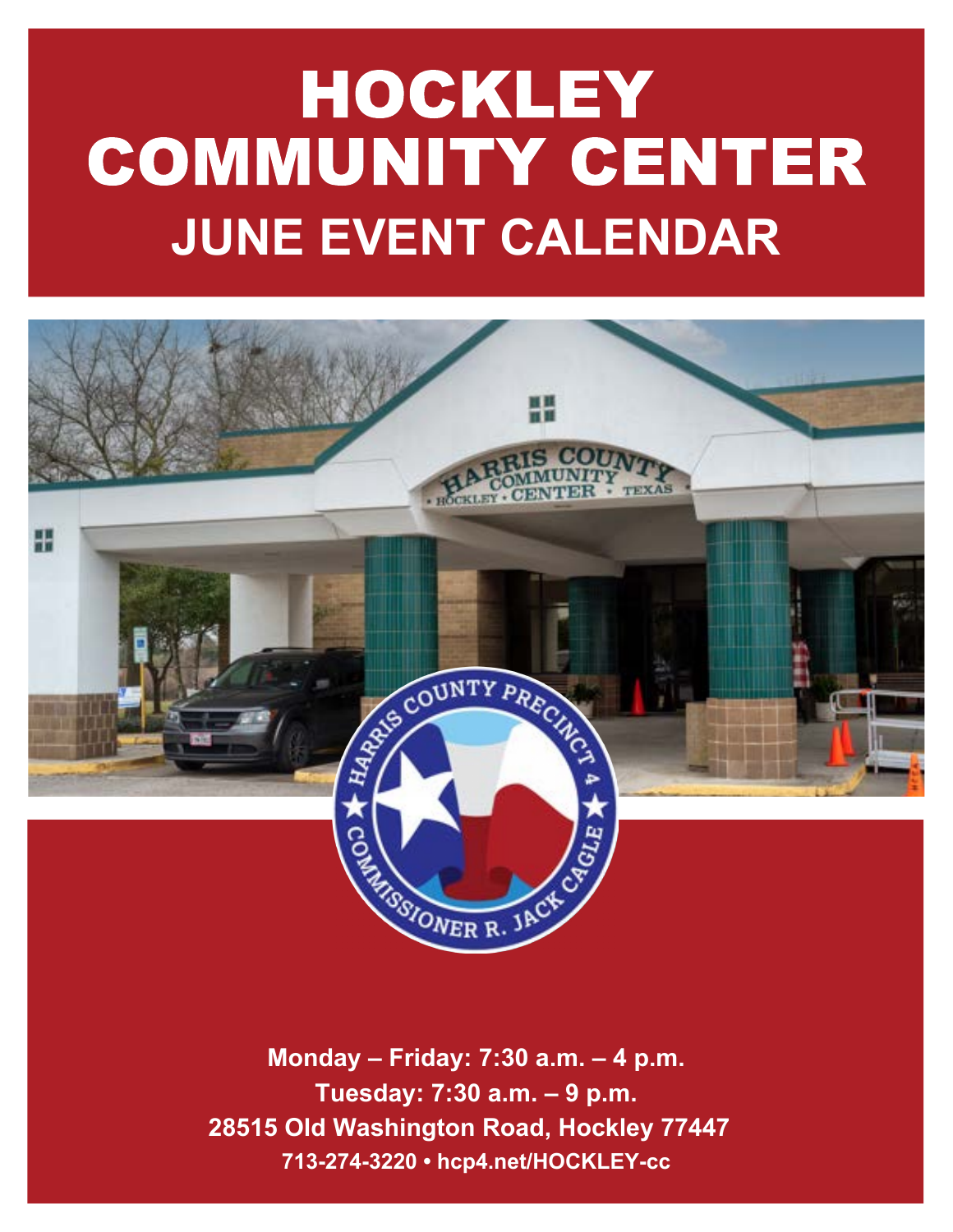# MONDAY

7:30 a.m. – 8 a.m. – Walking 8:15 a.m. – 9:15 a.m. – Yoga 9 a.m. – 12:30 p.m. – Canasta 9:30 a.m. – 10:15 a.m. – Stretch and Tone 10 a.m. – noon – Knitting 1 p.m. – 3:30 p.m. – Basic American Mah Jongg 5:30 p.m. – 8:30 p.m. – 42 Dominoes (second Monday of every month)



# TUESDAY

7:30 a.m. – 8 a.m. – Walking 9 a.m. – noon – Open Sewing/Needlework Time 9:30 a.m. – 10:15 a.m. – Stretch and Tone 1 p.m. – 3 p.m. – Quilting 1 p.m. – 4 p.m. – 88 Dominoes 5 p.m. – 6 p.m. – P.M. Yoga

# WEDNESDAY

7:30 a.m. – 8 a.m. – Walking 8:15 a.m. – 9:15 a.m. – Yoga 9 a.m. – noon – Bridge 9:30 a.m. – 10:15 a.m. – Stretch and Tone 9:30 a.m. – 3 p.m. – Handwork Needle and Fiber Art (except first Wednesday of each month) 12:30 p.m. – 3 p.m. – Genealogy

# THURSDAY

7:30 a.m. – 8 a.m. – Walking 9 a.m. – noon – Pick/Bring a Game 9 a.m. – noon – Painting: All Mediums 9:30 a.m. – 10:15 a.m. – Stretch and Tone 10 a.m. – 1 p.m. DAV Chapter 78 Veteran Benefits Help (this month on June 16) 1 p.m. – 3 p.m. – Basic Crochet 1 p.m. – 3 p.m. – Crochet Circle

# FRIDAY

7:30 a.m. – 8 a.m. – Walking 8 a.m. – 8:45 a.m. – Stretch and Tone 10 a.m. – 3 p.m. – Senior Games and Covered Dish Luncheon

> **The center will be closed Monday, June 20, for Juneteenth.**



**Harris County Precinct 4 Commissioner R. Jack Cagle Hockley Community Center** 

# Ongoing Programs **ONGCIER** Progrems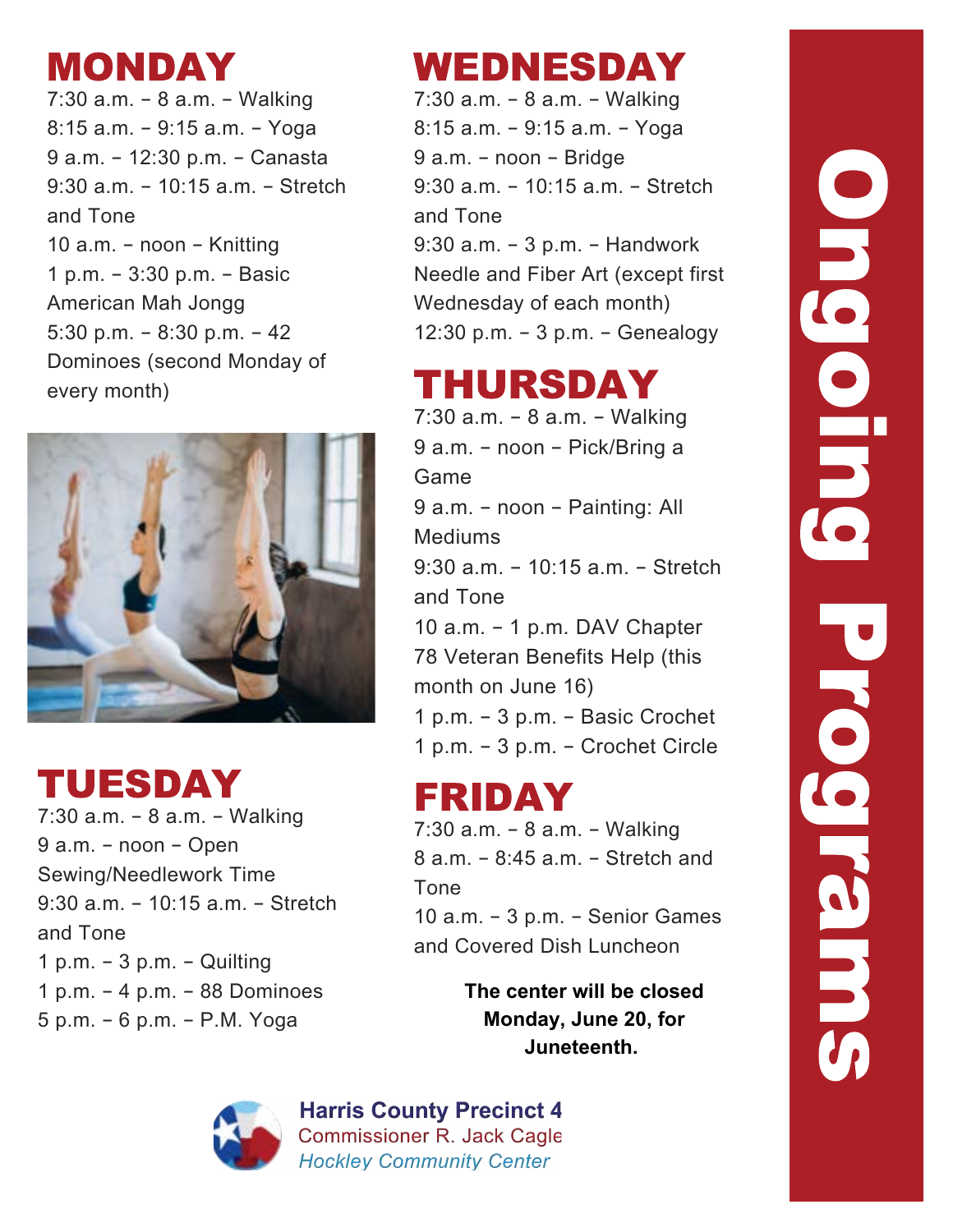### **JULY TRIP SIGN-UP**



### **Wednesday, June 1, at 8 a.m.**

 Sign-up is on a first-come, first-served basis. Transportation is provided for individuals 50 and older through Harris County Precinct 4. Buses will pick up and drop off participants at the center.

 **Thursday, July 14, at 9 a.m.**

**Hemi Hideout, Brookshire. Admission is \$10. Lunch on your own at Another Time Soda Fountain and Cafe, Rosenberg The Black Cowboy Museum, Rosenberg. Admission is \$7.**

### **AREA AGENCY ON AGING RESOURCES**

### **Wednesday, June 1, from 10:30 a.m. – 11:30 a.m.**

 Community liaison Cynthia Rahming will discuss the services that Area Agency on Aging offers to seniors 60 and older. Benefits counseling, care coordination, and dental assistance are some of the topics she will speak about. Registration is required.

### **CHILD SAFETY MATTERS**

### **Mondays, June 6 and 13, from 9:30 a.m. – 10:30 a.m.**

 Children, grades K – 5, and accompanying adults are invited to learn how to prevent, recognize, and respond to the four types of child abuse, as well as bullying, cyberbullying, and digital dangers. The two-session class is presented by the Houston Children's Assessment Center. Registration is required.

### **BOW TIE PASTA BUTTERFLIES**

### **Monday, June 6, from 12:30 p.m. – 2 p.m.**

 Join us as we use bow tie pasta and paints to make unique works of art to display in your home or gift to a friend. Class is limited to eight children, and registration is required.

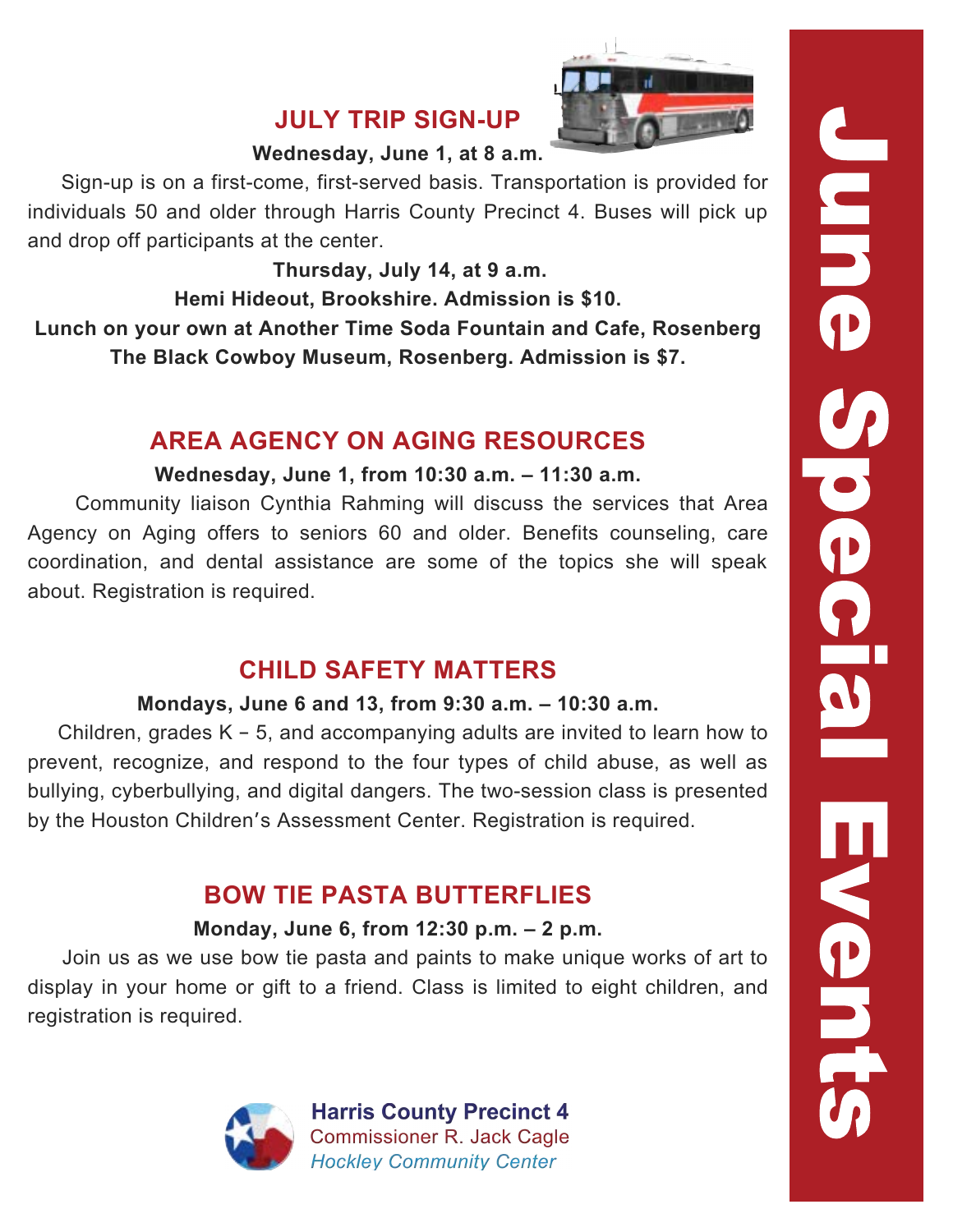### **SUMMER KARATE CLASSES (BEGINNERS, AGES 5 – 12)**

**Wednesdays, June 8 through August 10, from 6 p.m. – 7 p.m.**

 June 8, 15, and 22, at 6 p.m., parents can register children ages 5 – 12 for free beginner American Karate classes. Students learn techniques, sparring, self-defense, and forms.

### **SUMMER KARATE CLASSES (ADVANCED, AGES 5 – 12)**

### **Wednesdays, June 8 through August 10, from 7 p.m. – 8 p.m.**

 June 8, 15, and 22, at 7 p.m., parents can register children ages 5 – 12 for free advanced American Karate classes. Students practice techniques, sparring, self-defense, and forms.

### **SUMMER KARATE CLASSES (AGES 13 AND OLDER)**

### **Wednesdays, June 8 through August 10, from 6 p.m. – 7 p.m.**

 June 8, 15, and 22, at 8 p.m., registration for free advanced American Karate classes is open for teens and adults. Students practice techniques, sparring, self-defense, and forms. Parents register teens under 18.

### **SENIOR BUS TRIP TO SAN LEON**

### **Thursday, June 9, from 9 a.m. – 5 p.m.**

 Join us on a trip to the small coastal town of San Leon. Enjoy lunch on your own at Topwater Grill on the Dickinson Bay before heading to the Railean Distillery – \$10 admission – for a tour of the first legal rum distillery in Texas. Registration is required.

### **TEEN SAFETY MATTERS**

### **Thursdays, June 9 and 16, from 2 p.m. – 3 p.m.**

 Teenagers and accompanying adults are invited to learn how to prevent, recognize, and respond appropriately to the four types of child abuse, as well as exploitation, trafficking, sexual assault, relationship abuse, bullying, cyberbullying, and digital dangers. The two-session program is presented by the Houston Children's Assessment Center. Registration is required.

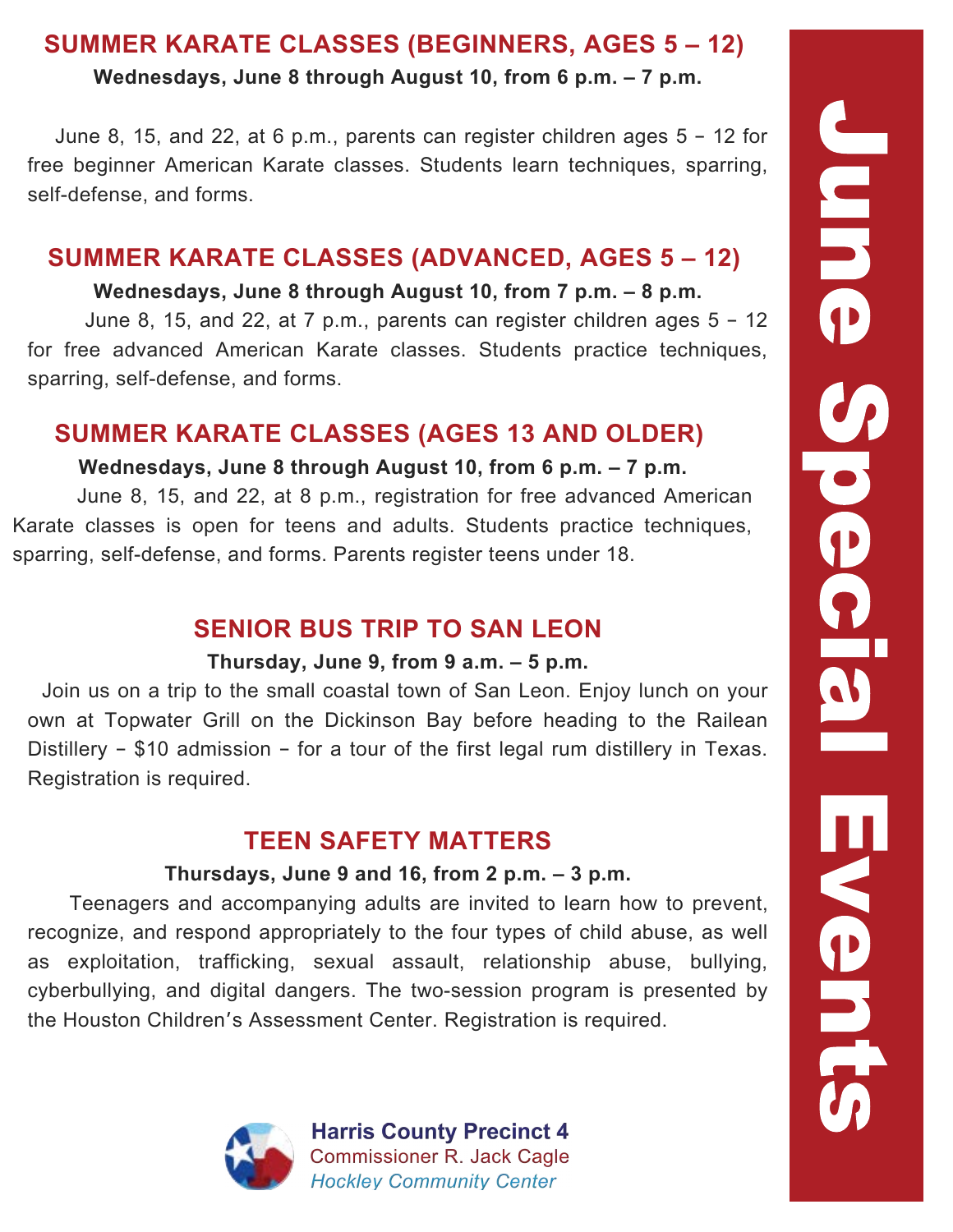### **EXPRESS CHILDREN'S THEATRE PRESENTS BILINGUAL SHOW**

### **Monday, June 13, from 1:30 p.m. – 2:15 p.m.**

 Join the Aztec Princess as she tells two classic Mexican fables about making good choices while teaching English and Spanish vocabulary along the way. Fun for all ages and sparkling with educational values and social/emotional skills. Written by Epig Dominguez and performed by Cynthia Leal. Express Children's Theatre is Houston's oldest and largest multicultural performing arts and education organization dedicated to children and families. Stop by to get free tickets.

### **APPRECIATION GIFT FOR FATHER'S DAY**

### **Thursday, June 16, from 11 a.m. – noon**

 Volunteer instructor Mary Anne McBride will teach us to create an adorable craft made from ribbon, fabric, and a wooden block. Show Dad how much you love and appreciate all that he does. Registration is required.

### **SENIOR GAMES AND FATHER'S DAY COVERED DISH LUNCHEON**

### **Friday, June 17, from 10 a.m. – 3 p.m.**

 Come join us for '42' dominoes, canasta, bridge, Mexican Train dominoes, or pick a board game. Bring your favorite food to share. We are celebrating Father's Day.